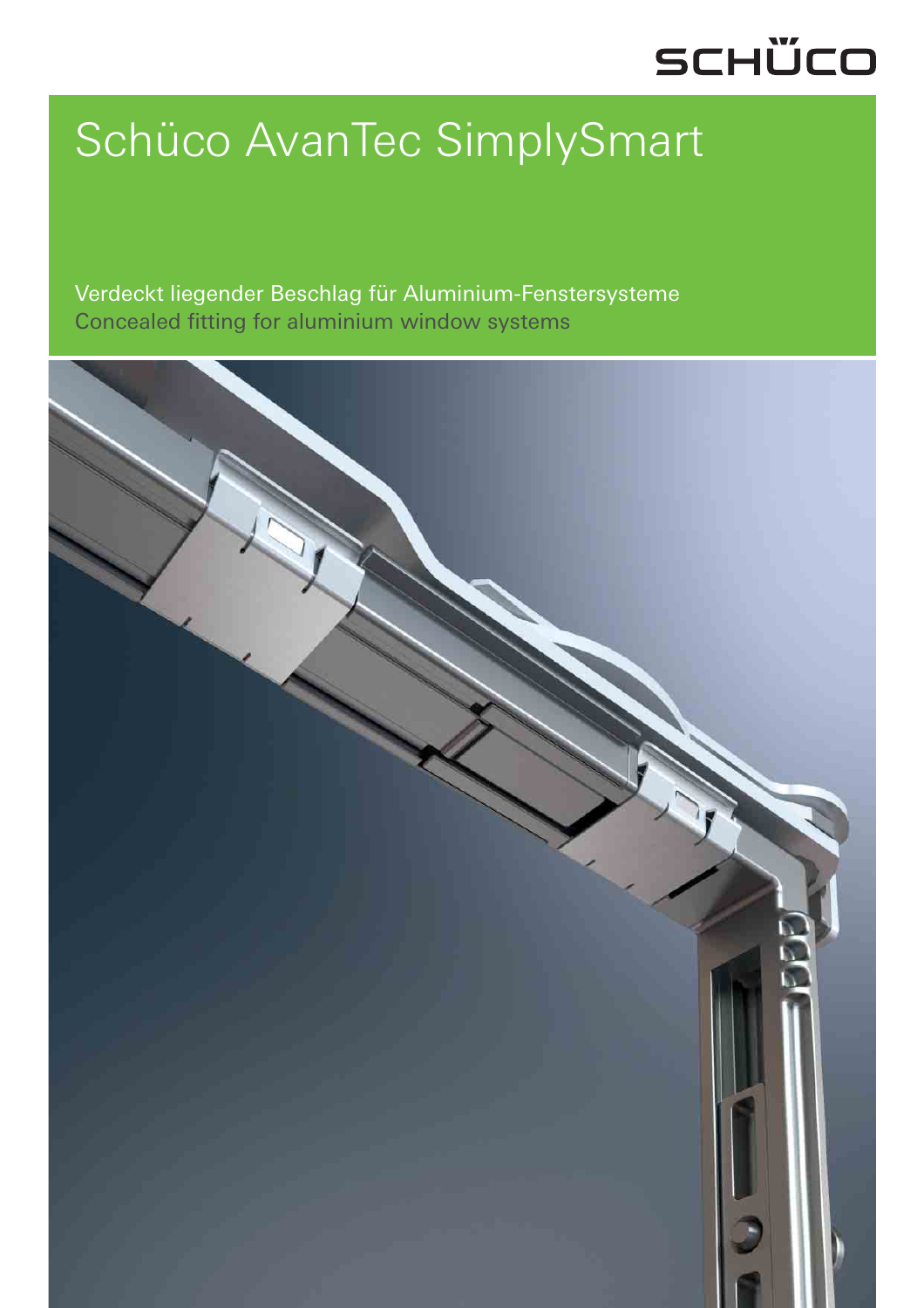### Schüco AvanTec SimplySmart



Beschlagskonfiguration Dreh-Kipp-Fenster Fittings configuration for turn/tilt windows



Ecklager mit 180°-Öffnungswinkel Corner pivot with 180° opening angle



Eckumlenkung mit integrierter Schließrolle und Auflaufbock Corner drive with integrated locking roller and with engagement block



Hybrid-Riegelstange in bewährtem Alu-Design Hybrid locking bar in tried-and-tested aluminium design



2014

#### Verdeckt liegender Beschlag für Aluminium-Fenstersysteme

Schüco AvanTec SimplySmart steht für eine neue Generation von mechanischen, nach innen öffnenden Beschlägen, die zeitloses Design und vielseitige Funktionalität einzigartig mit intelligenter Montage verbinden. Neben nahezu werkzeuglosen und flexibilisierten Montageabläufen unterstreichen etablierte Designmerkmale wie verdeckt liegende Beschlagskomponenten, neu kombiniert mit schweren Flügelgewichten, die Einzigartigkeit dieser Beschlagsplattform.

Zudem eröffnet Schüco erhöhte architektonische Freiheit über die neuen Realisierungsmöglichkeiten von Flügelgewichten bis 250 kg sowie erweiterte Öffnungswinkel von 180º, was bislang nur aufliegenden Beschlägen vorbehalten war. Ferner hat Schüco die Montagetechnik der Beschlagskomponenten revolutioniert. Werkzeuglos werden die einteiligen Funktionselemente wie Ecklager, Schere und Eckumlenkung im Flügelrahmen montiert. Dies wird durch eine neue Clipstechnologie ermöglicht, durch die die Beschlagskomponenten bei geschlossenen Flügelrahmenecken an der jeweiligen Endposition direkt montiert werden können. Neben der Montagetechnik wurde auch die Montagereihenfolge flexibilisiert. Mit Schüco AvanTec SimplySmart gilt das Prinzip: erst flexibler Start mit beliebiger Beschlagskomponente, dann die clipsbare Riegelstange. Bei großformatigen Elementen werden die zu-

#### Concealed fitting for aluminium window systems

Schüco AvanTec SimplySmart stands for a new, mechanical, inward-opening generation of fittings, which uniquely combines timeless design, varied functionality and intelligent installation. In addition to flexible installation processes that require almost no tools, established design features such as concealed fittings components, newly combined with heavy vent weights, underline the unique nature of this range of fittings.

Moreover, Schüco is paving the way for increased architectural freedom through the new implementation possibilities brought about by vent weights of up to 250 kg and an extended opening angle of 180º, which was previously the preserve of surface-mounted fittings. Furthermore, Schüco has revolutionised the installation technology of the fittings components. The one-part functional units, such as the corner pivot, stay and corner drive, are installed in the vent frame without the need for tools. This is made possible by a new clip technology, through which the fittings components can be installed directly in the respective end position when the vent frame corners are closed. In addition to the installation technology, the installation sequence has also been made more flexible. The principle when using Schüco AvanTec SimplySmart is to start flexibly with the installation of any fittings components, and then install the clip-on locking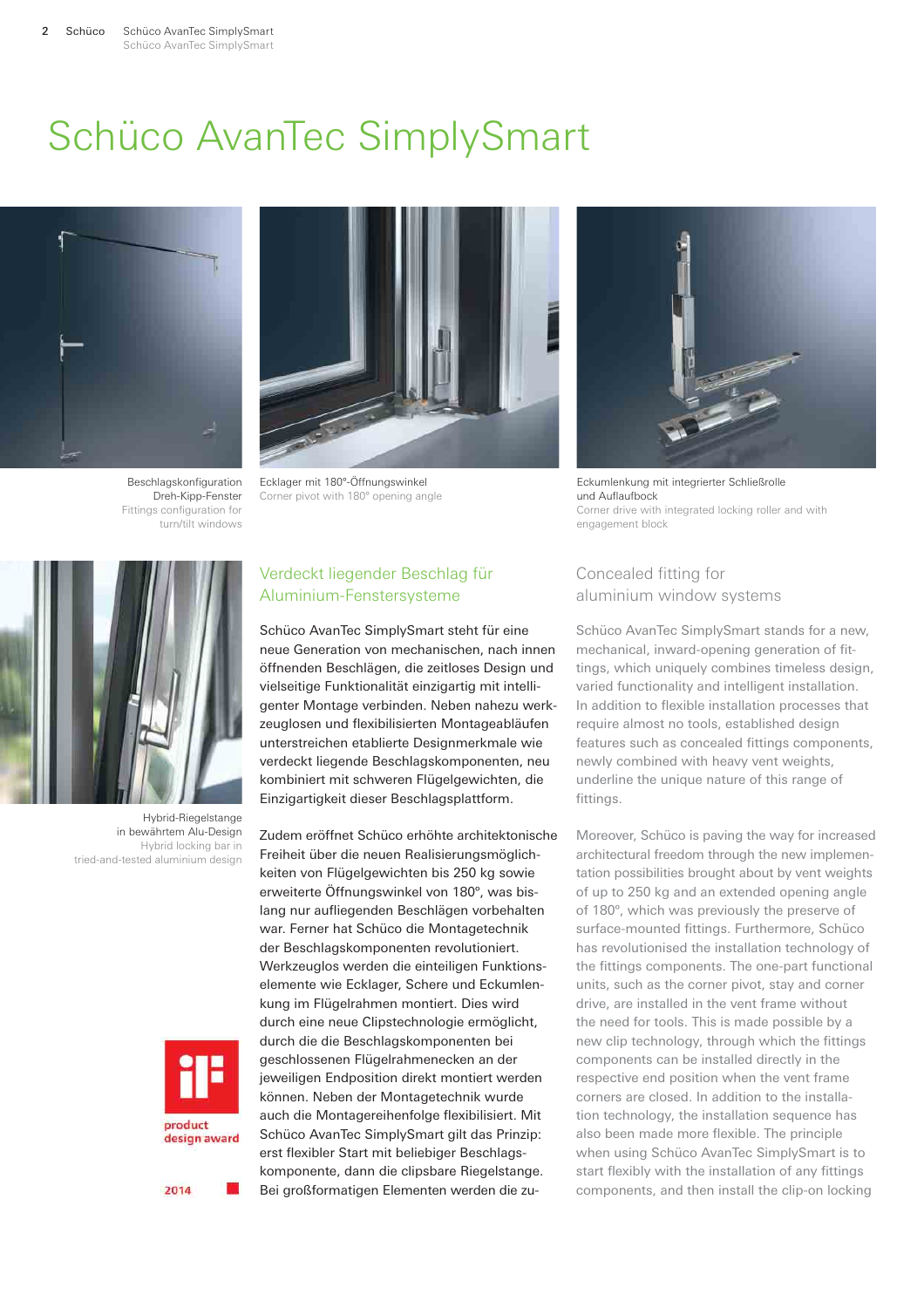sätzlichen Schließrollen zum Schluss ebenfalls nur aufgedrückt. Die Auflösung der starren Montagereihenfolge erleichtert die Verarbeitung und reduziert die Komplexität des Beschlagseinbaus. Mit der neuen Beschlagsgeneration Schüco AvanTec SimplySmart wurde auch das Konzept zur Einbruchhemmung deutlich vereinfacht.

Auf Basis des modular integrierten Beschlagskonzeptes kann durch einfache Zusatzmontage der Sicherheitsbauteile die gewünschte Einbruchhemmung erzielt werden. Somit können Standardfenster im Bedarfsfall auch problemlos nachträglich in eine höhere Sicherheitsklasse aufgewertet werden.

Mit der neuen verdeckt liegenden Beschlagsgeneration Schüco AvanTec SimplySmart zeigt Schüco auf einzigartige Art und Weise, wie Innovationen eine Vorteilsposition für alle Zielgruppen – Architekten, Investoren und vor allem Metallbau-Fachbetriebe – darstellen.

bars. With large units, the additional locking rollers are also only pressed on to complete the installation. Eliminating the inflexible installation sequence simplifies fabrication and reduces the complexity of installing the fixings. With the new Schüco AvanTec SimplySmart generation of fittings, the burglar resistance concept has also been simplified considerably.

Based on the modular fittings concept, the desired level of burglar resistance can be achieved through the simple additional installation of the security components. As a result, standard windows can also be easily upgraded to a higher security class at a later date if necessary.

Thanks to this new generation of concealed Schüco AvanTec SimplySmart fittings, Schüco is showing in a unique way how innovations create an advantageous position for all target groups – architects, investors and, above all, specialist metal fabrication companies.

| <b>Schüco AvanTec SimplySmart</b> |                                                                                                                                                                                                                                                                                                                                                                                                                      |                                                                                                                                                                                                                                                                                                                                                                                       |
|-----------------------------------|----------------------------------------------------------------------------------------------------------------------------------------------------------------------------------------------------------------------------------------------------------------------------------------------------------------------------------------------------------------------------------------------------------------------|---------------------------------------------------------------------------------------------------------------------------------------------------------------------------------------------------------------------------------------------------------------------------------------------------------------------------------------------------------------------------------------|
|                                   | <b>Produktvorteile</b>                                                                                                                                                                                                                                                                                                                                                                                               | <b>Product benefits</b>                                                                                                                                                                                                                                                                                                                                                               |
|                                   | Komplett verdeckt liegender Beschlag, klare<br>Linienführung des Fensters, akzentuiert durch<br>einheitliches Griffdesign<br>Neu: 180°-Öffnungswinkel ergänzend<br>zu 90°-Ausführung<br>Neu: bis zu 250 kg Flügelgewicht für Drehfenster<br>und 200 kg für Dreh-Kipp-Fenster<br>Korrosionsschutzklasse 5 für Kernsortiment<br>٠<br>Optionale Hybrid-Riegelstange mit<br>٠<br>Aluminiumkern für optimale Bedienkräfte | Fully concealed fitting, streamlined window design,<br>accentuated by the uniform handle design<br>New: 180° opening angle in addition to 90° design<br>New: up to 250 kg vent weight for side-hung<br>windows and 200 kg for turn/tilt windows<br>Class 5 corrosion protection for core range<br>۰.<br>Optional hybrid locking bar with aluminium core for<br>ш<br>optimum operation |
|                                   | Verarbeitungsvorteile                                                                                                                                                                                                                                                                                                                                                                                                | <b>Fabrication benefits</b>                                                                                                                                                                                                                                                                                                                                                           |
|                                   | • Flexible, intuitive Verarbeitung<br>Werkzeuglose Montage des Flügels<br>٠<br>Kein Öffnen der Flügelrahmenecken<br>zur Beschlagsmontage<br>· Flexibler Startpunkt für Beschlagsmontage<br>Befestigung der Beschlagskomponenten mittels<br>٠<br>Clipstechnologie<br>Klemmbare Komfort-Riegelstücke<br>zur Selbstpositionierung                                                                                       | Flexible, intuitive fabrication<br>" Tool-free installation of the vent<br>The vent frame does not need to be opened<br>to install fittings<br>" Flexible starting point for installation of fittings<br>Fittings components fastened by means<br>of clip technology<br>Push-in comfort keeps for self-positioning                                                                    |